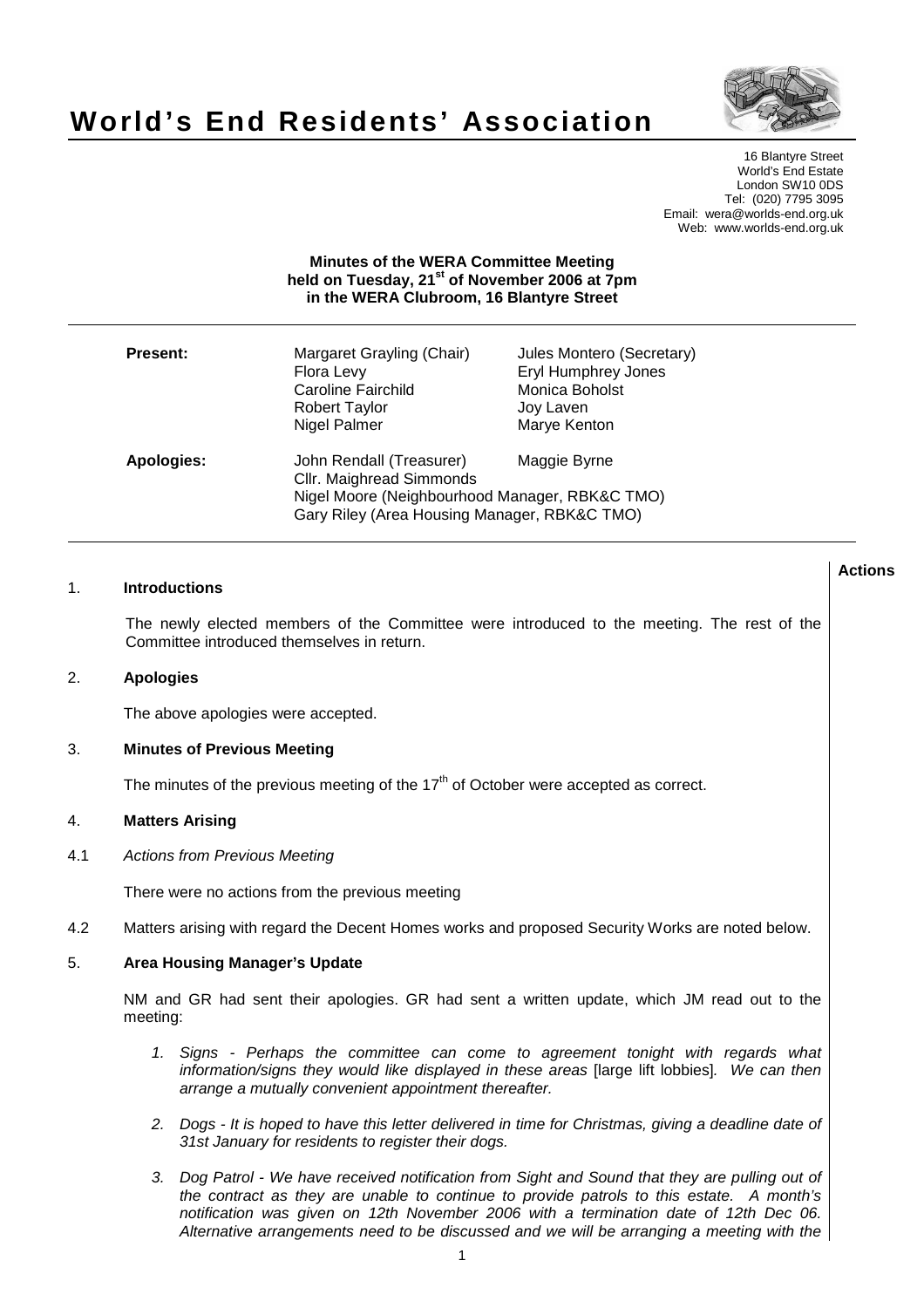committee very soon.

4. Housing Officer - Faye Williams has been appointed permanent Housing Officer for Worlds End Estate and will start on 4th December 2006.

# 6. **Major Works (Decent Homes)**

 JM described a lengthy discussion with Ayo Sobowale and Chris Lloyd that had taken place at the contract co-ordination meeting held on the 24<sup>th</sup> of October. JM noted that the TMO and contractors appeared to be proceeding on the basis that a property required rewiring if any faults were identified, irrespective of the nature of the faults or whether it might be more suitable to carry out remedial works. JM had subsequently raised a number of queries/questions with regards the works and the manner in which they were being carried out. No response had been received to date.

 JM noted that his discussions with other RAs suggested that the manner in which the works were being carried out on World's End appeared to be typical of the manner in which the TMO had carried out Decent Homes works elsewhere.

 It was noted that the Committee was aware of both tenants that were dissatisfied with the works and tenants that were satisfied with the works. Equally, Committee members had seen some completed works that they considered poor and some that they considered acceptable – there appeared to be extreme variation in the quality and workmanship of the works across properties.

 It was noted that the Clerk of Works was trying to inspect as many properties as possible, and that he had already identified problems in a number of properties. CF stated that the work in her own flat was still incomplete, and that issues with the work had been identified by the Clerk of Works.

 Several Committee members noted that the TMO had previously threatened tenants with legal action if they refused to have the rewiring works carried out in their properties, but that this now appeared to have stopped following a meeting on the estate in which Cllr. Simmonds had participated. It was however noted that some reports of the TMO/contractors threatening to force entry into the properties of tenants who refused to have the works carried out had now been received. It was noted that this behaviour was in direct contravention of the relevant government guidance.

 Several Committee members felt that the information provided to tenants, particularly with regards rewiring, was wholly insufficient and that tenants were being misled about the need for the works. It was felt that this was particularly detrimental to those tenants whose first language was not English.

It was agreed that the RA should write to the TMO highlighting the above issues and concerns.  $\vert$  JM

# 7. **Security**

 The letter from Gordon Perry in response to the RA's observations submitted during S20 consultation was presented to the meeting. All Committee members had been provided with copies beforehand.

 There was a lengthy discussion as to whether or not the Security proposals should proceed in their current form and with regards to the contents of the letter. The following issues were noted:

- It was clear that many residents still didn't understand the proposals. The consultation exercise had clearly and completely failed to inform and educate residents, as WERA had requested. There was also concern that the results of the survey were unrepresentative of resident opinion.
- It was clear that a significant number of residents opposed the current zoning proposals.
- There appeared to be significant demand for additional CCTV, but only if it was monitored and used properly – residents saw little value in CCTV if it was unmanned.
- There was some concern that the TMO had not identified the issues it was trying to address with the proposed security system or explained how it would use the new system to do so.
- It was noted that right-to-buy leases did appear to contain the clause referred to in the letter, (which would to allow the works to proceed), but there was some doubt as to whether all the preright-to-buy leases (many of which would not allow the works to proceed) had been varied.
- There were questions as to whether the additional Police/PCSO resources referred to in the